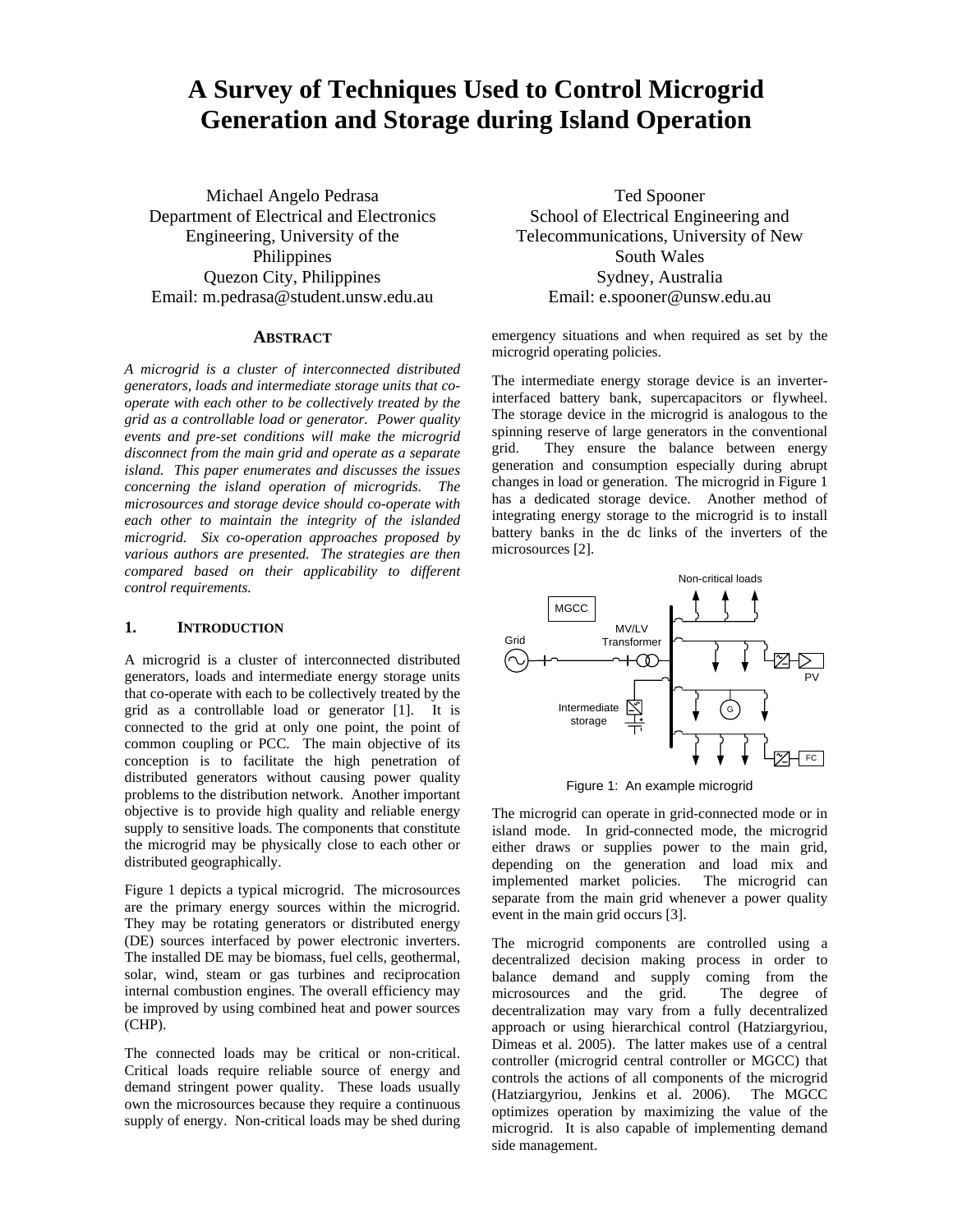## **2. ISLAND OPERATION OF MICROGRIDS**

When a microgrid is grid-connected, it behaves as a controllable load or source. It should not actively regulate the voltage at the PCC [6]. Furthermore, the harmonics and dc current it injects to the grid should be below the required levels. During this mode of operation, the primary function of the microgrid is to satisfy all of its load requirements and contractual obligations with the grid.

The microgrid should disconnect when an abnormal condition occurs in the grid. It shifts to island mode of operation, and the microgrid is faced with the following issues:

1. Voltage and frequency management

The voltage and frequency are established by the grid when the microgrid is connected. When the microgrid islands, one or more primary or intermediate energy sources should form the grid by establishing its voltage and frequency, otherwise, the microgrid will collapse. Both voltage and frequency should be regulated within acceptable limits. If the frequency has dropped to excessively low levels, loads may be shed to hasten its recovery towards the nominal value [7].

2. Balance between supply and demand

If the microgrid is exporting or importing power to the grid before disconnection, then secondary control actions should be implemented to balance generation and consumption in island mode. If the connected load exceeds the available generation, demand side management should be implemented. Also, there should be enough energy storage capacity to ensure initial balance after an abrupt change in load or generation.

## 3. Power quality

The microgrid should maintain an acceptable power quality while in island operation. There should be an adequate supply of reactive energy to mitigate voltage sags. The energy storage device should be capable of reacting quickly to frequency and voltage deviations and injecting or absorbing large amounts of real or reactive power. Finally, the microgrid should be able to supply the harmonics required by nonlinear loads.

## 4. Microsource issues

A major difference between the primary energy sources in the grid and microsources connected to the microgrid is that the latter has no inertia [1]. The microgrid does not have the spinning reserves that are inherently present in the conventional grid. Most microsources (e.g. turbines and fuel cells) have slow response or ramp-time when implementing secondary voltage and frequency control. The intermediate storage units and microsources with built-in battery banks are therefore expected to deliver the benefits that should be derived from spinning reserves. The power electronics interface enabled these devices to respond quickly to abrupt command signals and changes in the power flow levels.

The types, ownership and combination of connected microsources also complicate the control of a microgrid during island operation. Microsources relying on renewable energy like wind and solar are operated at their maximum outputs to maximize production, and require forecasting methods to predict their output. CHP sources are only operated when their heat productions are required. Some microsources may be required to meet the energy demands of specific loads before they should provide for other loads.

4. Communication among microgrid components

The availability of communication infrastructure between the microgrid components is another aspect considered when choosing the control approach on an islanded microgrid. The microgrid should have a plugand-play architecture so that the microsources will rely on locally available information to control their generated power [1]. If communication between components is required (e.g. MGCC sending setpoints to microsources or negotiation between agents controlling the microsources), the delay within the communication network should not present problems.

The microsources and storage device should co-operate with each other to maintain the integrity of the islanded microgrid. This paper enumerates and discusses six different co-operation approaches proposed by several authors. The approaches differ on how the microsources and storage device will co-operate when the microgrid is islanded. The strengths and weaknesses of each approach will be examined. Perceived implementation issues will also be discussed. Finally, the scenarios where these approaches are suited will be suggested.

## **3. CO-OPERATION OF MICROSOURCES AND STORAGE DEVICES**

The first part of this section describes how the output power of the microsources is controlled. The second part enumerates the island mode co-operation techniques of the microsources.

## **3.1. POWER OUTPUT CONTROL**

A microsource may be controlled so that its real and reactive power output is constant. This type of control is called PQ control [8]. The microsource behaves like a voltage-controlled current source. The terminal voltage is measured and broken down to its direct and quadrature components. The direct and quadrature components of the output current are computed from the voltage components and required real and reactive power output. Figure 2 shows how the output current is controlled.

The droop control of microsources proposed in [9] emulates the operation of a rotating generator in a conventional grid. The output frequency and voltage of the inverters follow the droop characteristics as shown in Figure 3. The microsources will change their output by  $\Delta P$  (or  $\Delta Q$ ) when the frequency (or voltage) changes by  $\Delta f$  (or  $\Delta v$ ) from the nominal values  $f_0$  (or v<sub>0</sub>).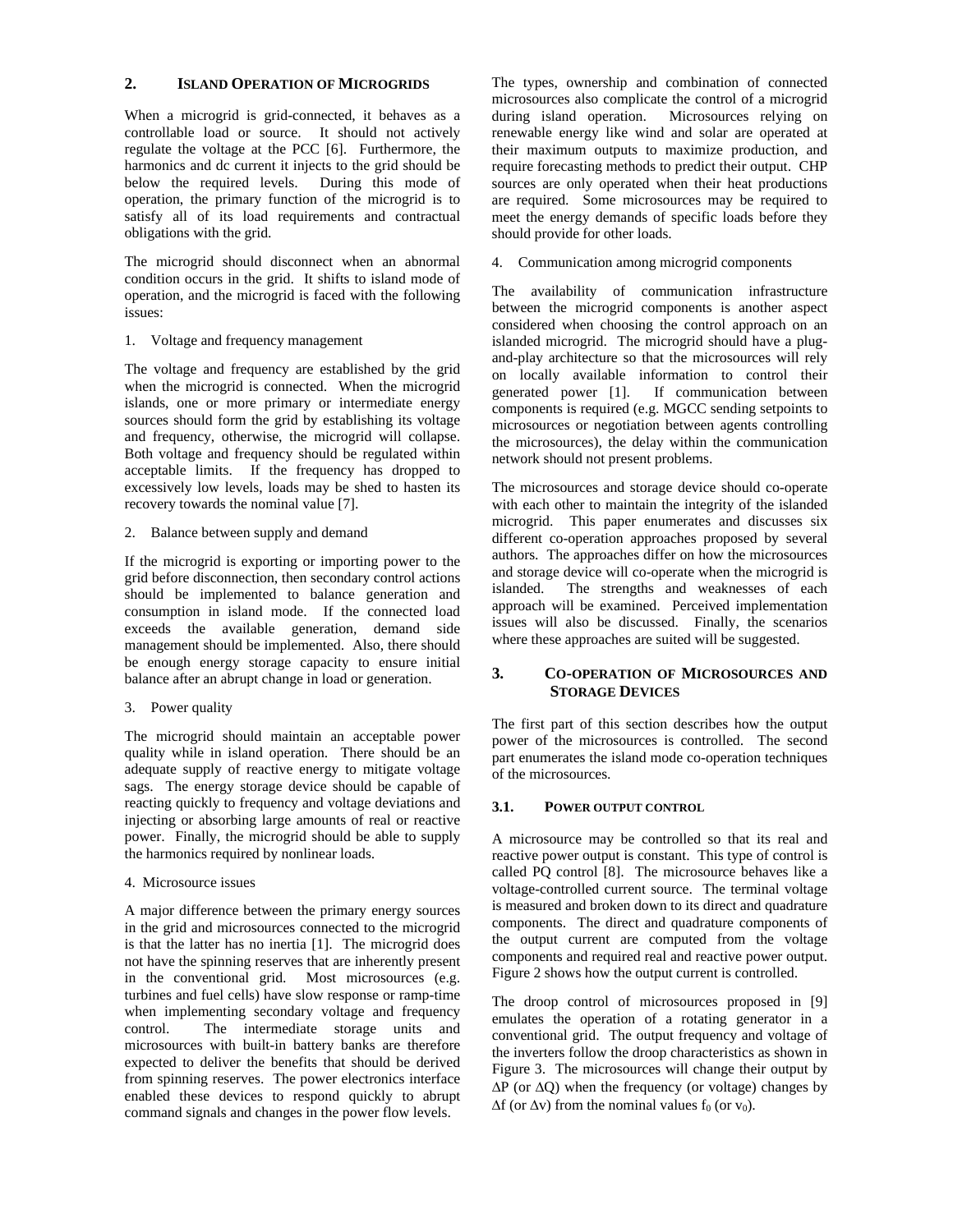

Figure 2: PQ control of microsources



Figure 3: (a) Droop characteristics. (b) Inverter with droop characteristics.

## **3.2. CO-OPERATION OF MICROSOURCES**

Six co-operation methods will be presented. Five of which apply to microgrids with dedicated energy storage while one applies to microgrids which microsources have installed storage capacity.

In the first four approaches, all microsources and storage device are in PQ control when the microgrid is gridconnected. The output power setpoints are determined by the MGCC or by the owners. The real power output of the storage device is zero. PV and wind microsources are operated at maximum output levels. For purpose of identification in this paper, the subsection heading will be used as name of the described co-operation technique.

#### **3.2.1. PURE DROOP CONTROL**

In the approach presented by Georgakis, etal in [10], the storage device and all microsources capable of regulating their power outputs switch to droop control when the microgrid islands. These devices will control the voltage and frequency of the microgrid. The resulting voltage and frequency are determined by their droop characteristics. As example, consider a microgrid

with two microsources and one storage device that is importing power ( $P_{grid}$ ) from the grid. The output power of the storage device and two microsources are zero,  $P_1$ , and  $P_2$ , and the frequency is  $f_0$ . When the microgrid islands, the microsources and storage device will provide the power originally imported from the grid. The individual droop characteristics will determine the new frequency,  $f_{\text{new}}$ , as shown in Figure 4(a). The storage device and microsources will output additional powers  $\Delta P_0$ ,  $\Delta P_1$  and  $\Delta P_2$ , where



Figure 4: Pure droop control, (a) frequency control and (b) voltage control

The new microgrid voltage is determined by the individual Q-v curves as shown in Figure 4(b).

#### **3.2.2. INVERTER MODES CONTROL**

The co-operation approach proposed by Pecas Lopes, etal in [7, 8 & 11] is called microgrid operation based on inverters control modes. In their approach, the microsources remain in PQ control when the microgrid islands and the storage device shifts to droop control. A PI controller in the microsources compute the real power setpoint  $(P^*$  in Figure 2) so that the frequency will return to the pre-island values. This action forces the microsources to produce the right amount of power so the storage device will not contribute to the overall generation. The voltage is controlled using droop control as shown in Figure 4(b).



Figure 5: Microsource controller for inverter modes control.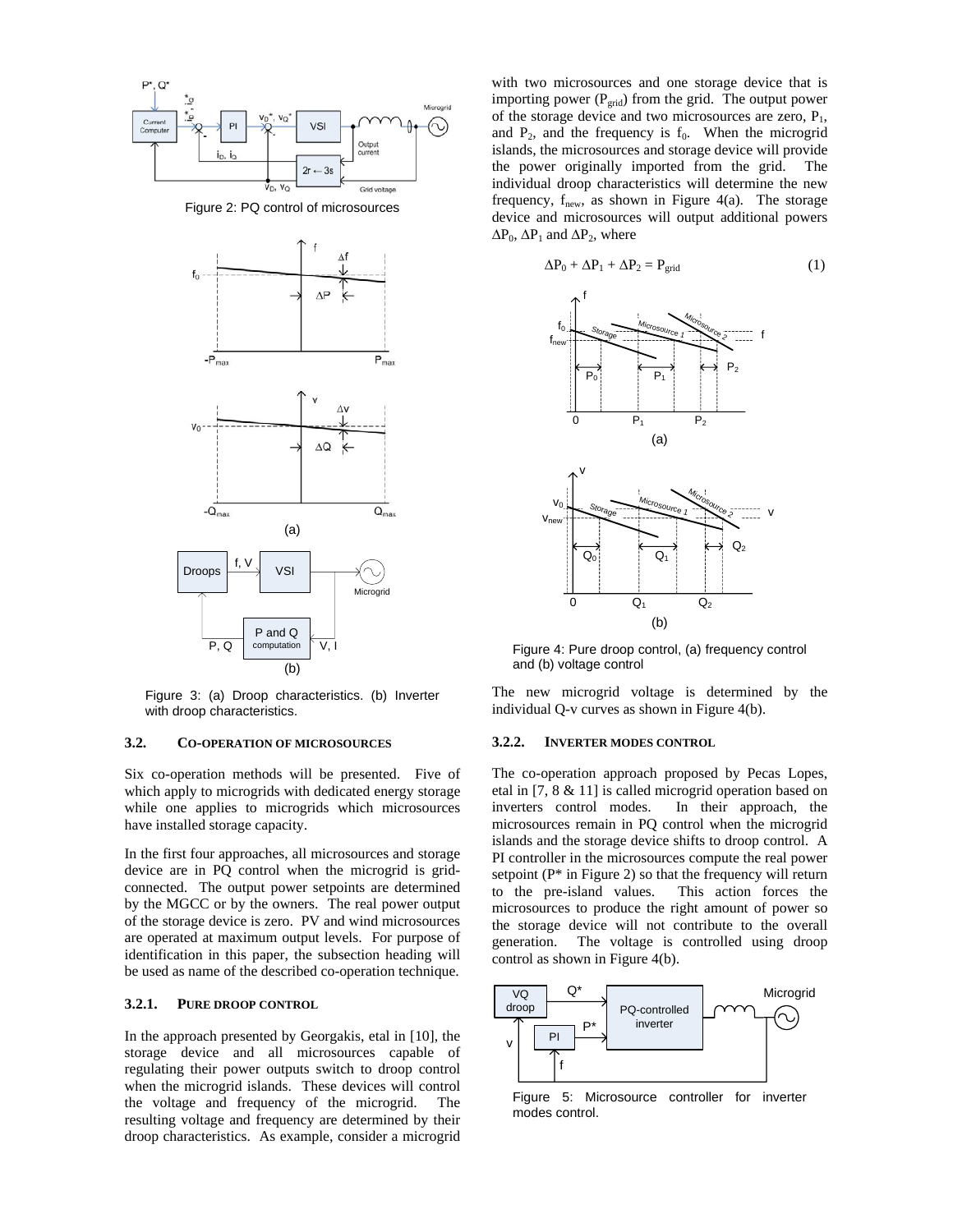This operation is called single master operation because only one inverter (the one associated with the storage device) regulates the frequency and voltage in the microgrid. If battery banks are installed in the dc bus of the microsource inverters, these microsources can also shift to droop control and participate in the regulation of the frequency and voltage. This is now called multimaster operation [8].

#### **3.2.3. PRIMARY ENERGY SOURCE CONTROL**

Another approach proposed by Peças Lopes etal in [11] is called microgrid operation regarding primary energy source control. When the microgrid islands, the storage device behaves like a synchronous generator: it performs secondary control actions to restore the voltage and frequency to pre-island values. The secondary actions involve the shifting of the droop characteristics.



Figure 6: Primary energy source control

Figure 6 shows how frequency and voltage are regulated. Assume that the storage device is generating no real power and  $Q_0$  reactive power, and the microgrid is importing real ( $P_{grid}$ ) and reactive ( $Q_{add}$ ) from the grid (point A). When the microgrid islands, the storage device should produce the real and reactive powers imported from the grid, so the frequency and voltage will drop to  $f_{isl}$  and  $v_{isl}$  (point B). The frequency and voltage are restored to the pre-island values  $(f_0 \text{ and } v_0)$ by shifting the droop curves of the microsources to the right (point C).

## **3.2.4. REVERSE DROOP CONTROL**

In the approach presented by Laaksonen, etal in [12], all microsources remain in PQ control and the storage device shifts to droop control when the microgrid islands. The droop control of the storage inverter, however, regulates the microgrid voltage by controlling the output real power, and the frequency is regulated by controlling the output reactive power. They proposed this droop relationship because of the resistive nature of LV distribution lines. In this paper, this co-operation approach will be called reverse droop control. The droop characteristics are shown in Figure 7.



Figure 7: Reverse droops control.

## **3.2.5. AUTONOMOUS CONTROL**

The approach proposed by Lasseter and Piagi in [2] is called autonomous control of microsources. They emphasized that the microgrid should follow a peer-topeer and plug-and-play model. They avoided the installation of a single point of failure like MGCC and dedicated storage units, so the microsources have integrated storage (battery bank in the dc bus of the inverter). The microsources are controlled using unit power control configuration, feeder flow control configuration or combination of both.

In unit power flow configuration, the microsources assume droop control in both grid-tied and island modes of operation. The output power of a microsource is constant when the microgrid is grid-tied because the grid sets the frequency. When the microgrid islands, the microgrid frequency is determined by the droop curves as described in Figure 3(a). In feeder flow configuration, a microsource regulates the real power flowing through a particular feeder in the microgrid. It controls the amount of power it is generating to regulate the amount of power flowing through the particular feeder. Figure 8 shows the relationship between the power flowing through a feeder, F, and frequency, f. The microgrid frequency is determined by the F-f curves of the microsources when the microgrid islands.



#### **3.2.6. MULTI-AGENT BASED PQ CONTROL**

The approach proposed by Oyarzabal, etal in [13] commands all microsources to remain in PQ control while the storage device shifts to droop control. The storage device will control the voltage and frequency of the microgrid. The output power setpoints of the microsources are computed by the MGCC and sent to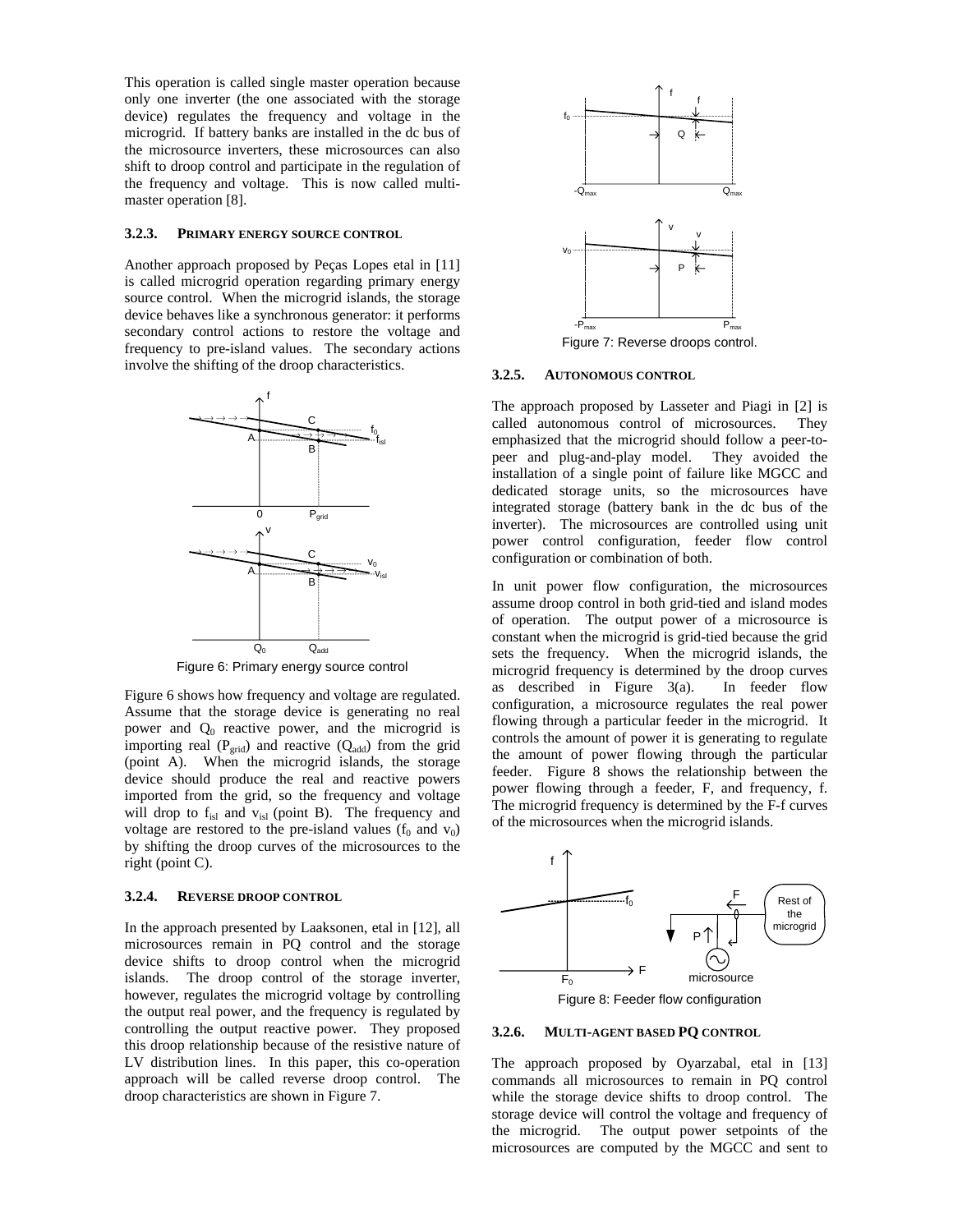the microsources every 30 seconds. The storage device acts as a load following unit: it generates or absorbs power to ensure energy balance at all times. Intelligent agents are used to manage the microgrid, and a control agent in the MGCC takes charge of the scheduling of the operation of the microsources.

# **4. COMPARISON OF CO-OPERATION STRATEGIES**

The fundamental requirement of a microgrid in island operation is the presence of an inverter or rotating machine that will establish voltage and frequency and keep these values within acceptable limits. The slope of the droop curves, and the range of power exchange between generators and loads determine the voltage and frequency extremes in the pure droop, reverse droop and autonomous control. Furthermore, the frequency and magnitude of frequency and voltage fluctuations depend on the frequency and magnitude of load fluctuations. Frequent and large load swings will cause frequent and significant over- and under-voltages and operation beyond frequency limits. These control approaches may be adopted if the connected loads can tolerate the fluctuations (e.g. constant impedance loads and loads with power electronics front end). On the other hand, the inverters mode, primary energy source and multiagent based PQ control guarantee that the voltage and frequency would not deviate much from the nominal values, resulting in high quality of power. The approaches are applicable to microgrids that drive power quality-sensitive loads.

The services required from the storage device determine the storage capacity required by the microgrid. Small capacity is required if it only provides quick reaction to imbalances between supply and consumption during abrupt changes in generation or load. The inverter modes and multi-agent based co-operation schemes may used for microgrids with small storage capacity because the storage device only functions as a fast power absorbing or generating unit but does not output power for extended periods. In contrast, large storage capacity should be installed if the storage device will participate in the overall power generation of the microgrid. The pure droop, primary energy source or reverse droops cooperation approaches demand large storage capacity because the storage device directly participates in frequency control. It is required to output or absorb real power for prolonged periods of time. The microgrid or storage device owner should have means of recovering the installation costs of the storage device. As suggested in [14], the storage device can participate in the market operation of the microgrid the latter is grid-connected.

All co-operation strategies except the multi-agent based PQ control will not require a communication infrastructure between microsources, storage devices and controllers during island operation if the inverters are capable of island detection. The storage devices and microsources with island detection capability can automatically transfer from PQ control to droop control and vice versa. However, if the microsources rely on the central controller in determining the state of the microgrid, a fast communication line should be installed between the controller and the microsources.

The multi-agent based PQ control needs a communication infrastructure like a LAN because the generation setpoints are periodically sent by the central controller. The success of multi-agent based control depends on the reliability of communication exchange between the agents.

Communication between the central controller and loads are required if load shedding is implemented especially when the connected load exceeds the generation capacity or the frequency dropped to excessively low levels immediately after disconnection. Black starting will also require communication among the microgrid components, however, the black start procedure may be executed by the operators using a telephone.

The choice of co-operation strategy should take into account the types of installed microsources. If intermittent (solar or wind) or CHP microsources are present, there should be at least one microsource that would act as a load following unit. A load following unit is required because of the stochastic nature of the intermittent sources and CHP sources operate only when heating is required. The load following microsource simply adjusts its output power to balance the instantaneous generation and consumption. If the installed storage capacity is small, the inverter modes and multi-agent based PQ control are best choices because the other microsources are forced to assume the load following function, and there is no risk of depleting or overcharging the storage device. If the installed storage capacity is large, pure droop control is the next best option because the load following responsibility is shared by the storage device and microsources. Reverse droop control may be also chosen if the other microsources will also assume reverse droop characteristics. The primary energy source control is the worst choice because the storage device is solely responsible in load following. If autonomous control is chosen, the feeder flow configuration should be used on the feeder where the intermittent source is connected. The microsource associated with the feeder flow configuration acts as the load following unit.

The ownership of the microgrid components also affects the choice of co-operation approach. If the microsources have several owners, they tend to operate the microsources in a way that will maximize their individual profits. All approaches may be used if the microgrid is normally importing power from the grid. When the microgrid islands, the microsources will remain operating at their maximum levels and some loads are shed to achieve balance between generation and consumption. However, if the microgrid is normally selling power to the grid, the shortage of consumers would force the microsources to decrease generation levels. They must compete on who will supply energy to the connected loads. The multi-agent based PQ control is best suited for this situation. Autonomous control may also be used for this case, but the consumers and microsource owners should pre-arrange through contracts the amount of energy that will be exchanged.